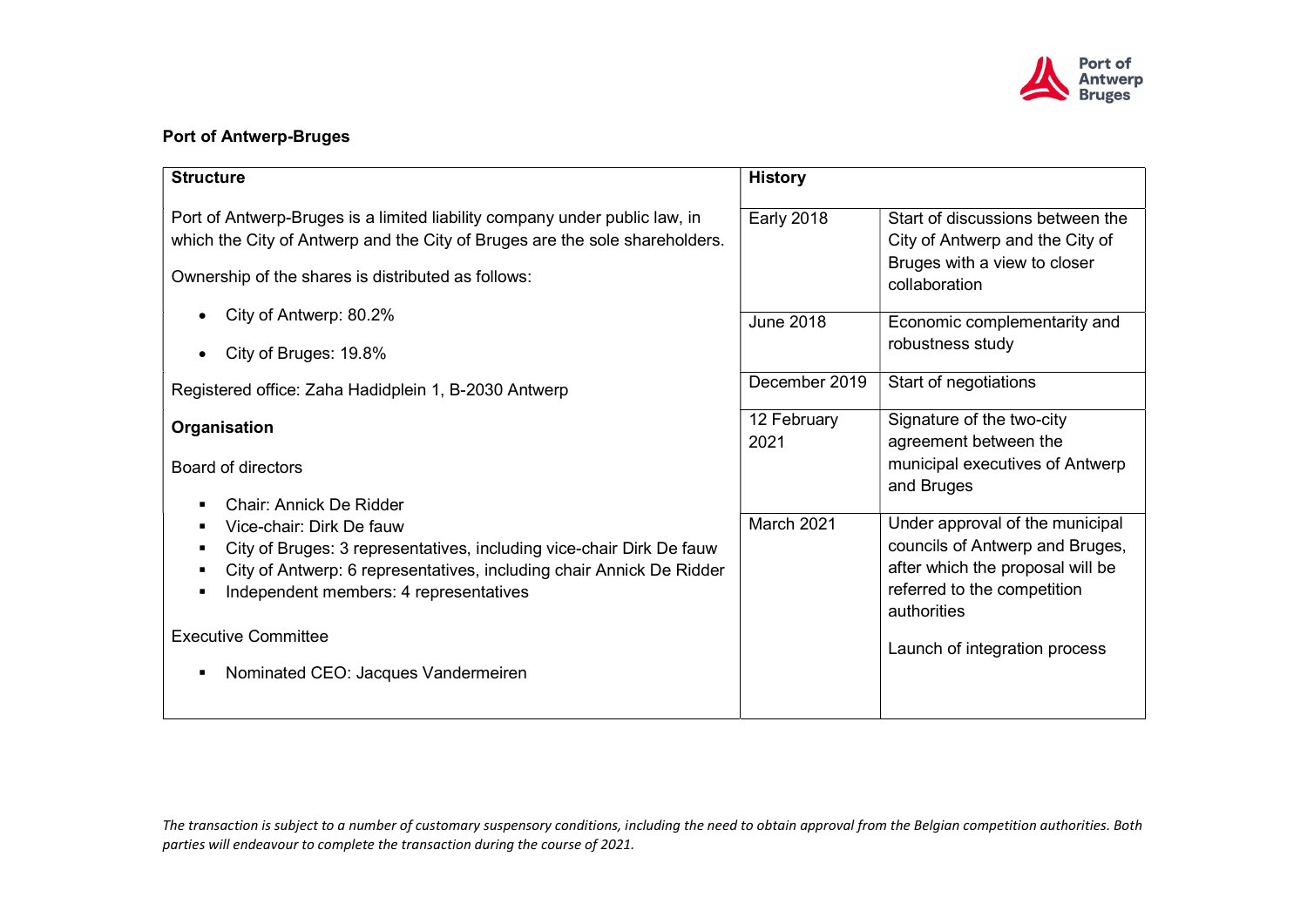

## A world port ...

By joining forces, the ports of Antwerp and Zeebrugge will strengthen their position within the global logistical chain.

|                   | Port of Antwerp             |     |                            |       | Port of Zeebrugge |                             |         |                            | PoA + MBZ |                   |              |
|-------------------|-----------------------------|-----|----------------------------|-------|-------------------|-----------------------------|---------|----------------------------|-----------|-------------------|--------------|
|                   | Landings<br>(in millions of |     | Cargoes<br>(in millions of |       | Total<br>maritime | Landings<br>(in millions of |         | Cargoes<br>(in millions of |           | Total<br>maritime | Total        |
|                   |                             |     |                            |       |                   |                             |         |                            |           |                   | maritime     |
|                   | tonnes)                     |     | tonnes)                    |       | freight           | tonnes)                     |         | tonnes)                    |           | freight           | freight      |
|                   |                             |     |                            |       | traffic           |                             |         |                            |           | traffic           | traffic      |
|                   |                             |     |                            |       | (in millions      |                             |         |                            |           | (in millions)     | (in millions |
|                   |                             |     |                            |       | of tonnes)        |                             |         |                            |           | of tonnes)        | of tonnes)   |
| Europe            | 52.6                        | 46% | 36.1                       | 31%   | 88.7              | 17.7                        | 74.4%   | 18.5                       | 79.3%     | 36.2              | 124.9        |
| North and Central |                             | 15% |                            | 14%   |                   |                             | 5.1%    |                            | 2.8%      |                   | 35.3         |
| America           | 17.2                        |     | 16.3                       |       | 33.5              | 1.2                         |         | 0.6                        |           | 1.8               |              |
| South America     |                             | 6%  | 6.9                        | 6%    | 13.9              | 0.4                         | 1.6%    | 0.2                        | 0.7%      | 0.6               | 14.5         |
| Near East         | 12.6                        | 11% | 16.6                       | 14%   | 29.2              | $\mathbf 0$                 | 0%      | 0.1                        | 0.3%      | 0.1               | 29.3         |
| Middle and Far    | 15.8                        | 14% | 22.3                       | 19%   | 38.2              | $\overline{4}$              | 16.7%   | 3.6                        | 15.5%     | 7.6               | 45.8         |
| East              |                             |     |                            |       |                   |                             |         |                            |           |                   |              |
| Africa            | 8.7                         | 8%  | 17.7                       | 15%   | 26.3              | 0.2                         | $1.0\%$ | 0.1                        | 0.2%      | 0.3               | 26.6         |
| Oceania           | 0.2                         | 0%  | 0.9                        | $1\%$ | 1.1               | 0.2                         | 0.9%    | 0.2                        | 0.7%      | 0.4               | 1.5          |
|                   | 231                         |     |                            |       |                   | 47                          |         |                            |           | 278               |              |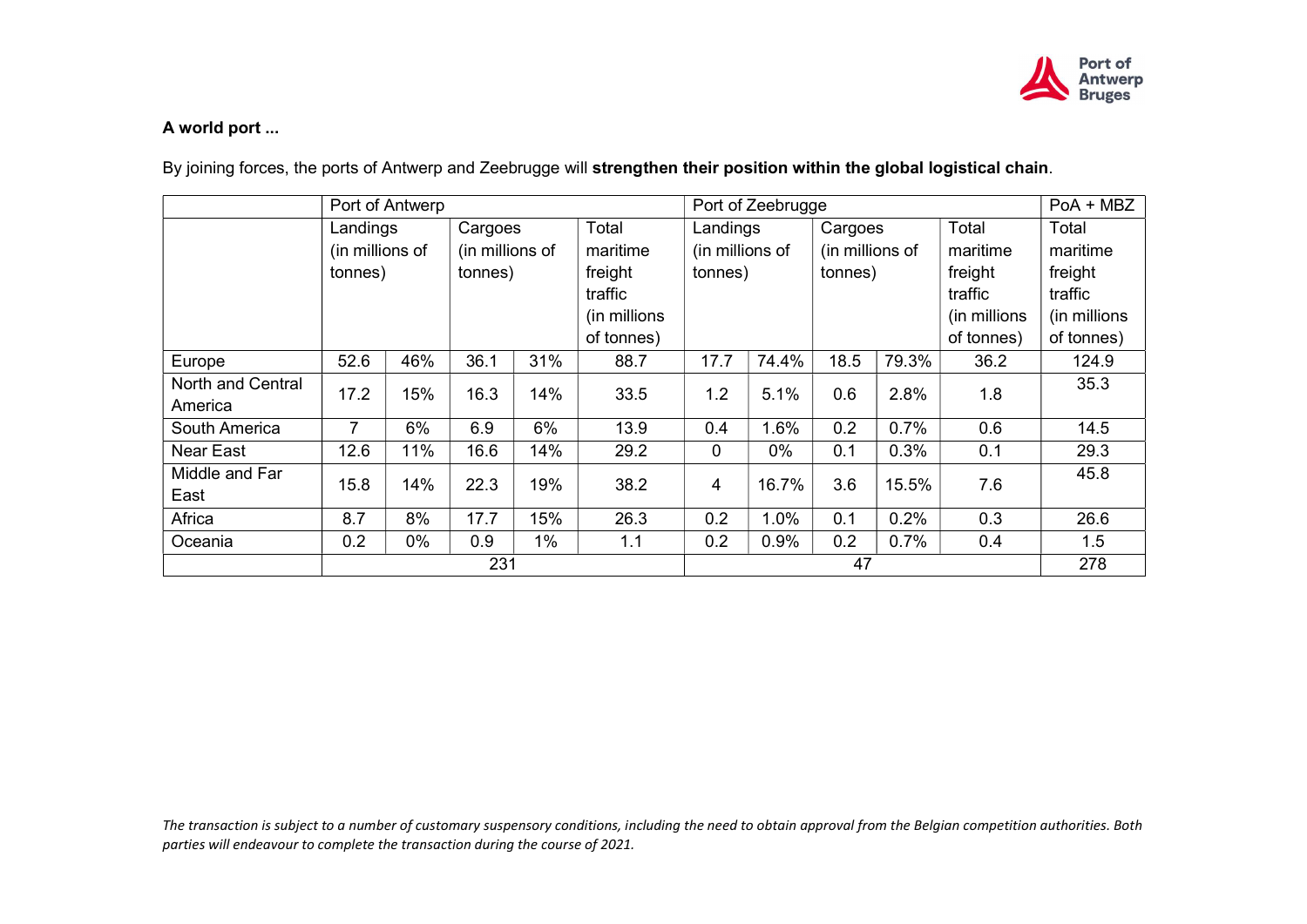

Port of Antwerp-Bruges will become the largest container port in Europe (in tonnage) and will take up 13<sup>th</sup> position (in terms of TEU) on the list of the world's major ports. The merged port will also become one of the largest break bulk ports and the largest port for the throughput of vehicles in Europe. Furthermore, Port of Antwerp-Bruges will account for over 15% of Europe's gas transit and will become the largest port for cruise ships in the Benelux.

|                                               | Port of Antwerp                                                                                                     | Port of Zeebrugge                                                                                       | $PoA + MBZ$                               |
|-----------------------------------------------|---------------------------------------------------------------------------------------------------------------------|---------------------------------------------------------------------------------------------------------|-------------------------------------------|
| Containers                                    | 139.1 million tonnes                                                                                                | 17.9 million tonnes                                                                                     | 157 million tonnes                        |
|                                               | 12 million TEU                                                                                                      | 1.8 million TEU                                                                                         | 13.8 million TEU                          |
|                                               | 40 crane movements per hour                                                                                         |                                                                                                         |                                           |
| <b>Break bulk</b><br>(excl. rolling<br>stock) | 7.4 million tonnes                                                                                                  | 0.6 million tonnes                                                                                      | 8 million tonnes                          |
| Vehicles                                      | 3.9 million tonnes                                                                                                  | 14.2 million tonnes                                                                                     | 18.1 million tonnes                       |
|                                               | 768,625 new vehicles (not only cars)                                                                                | 2,191,299 new cars                                                                                      |                                           |
| Liquid bulk                                   | 69 million tonnes                                                                                                   | 12.6 million tonnes                                                                                     | 81.6 million tonnes                       |
|                                               | of which 2.3 million tonnes of gas                                                                                  | of which 11 million tonnes of natural gas                                                               |                                           |
| Dry bulk                                      | 11.6 million tonnes                                                                                                 | 1.7 million tonnes                                                                                      | 13.3 million tonnes                       |
| Passengers                                    | 33,397 cruise passenger movements (sea)<br>and 113,975 (river)*<br>33 visits by cruise ships (sea) and 877 (river)* | 715,142 cruise passenger movements<br>and 306,530 ferry passenger movements<br>or almost 2,800 per day* | 862,514 cruise<br>passenger<br>movements* |
|                                               |                                                                                                                     | 149 visits by cruise ships*                                                                             | 1,059 visits by<br>cruise ships*          |

\*figures relating to 2019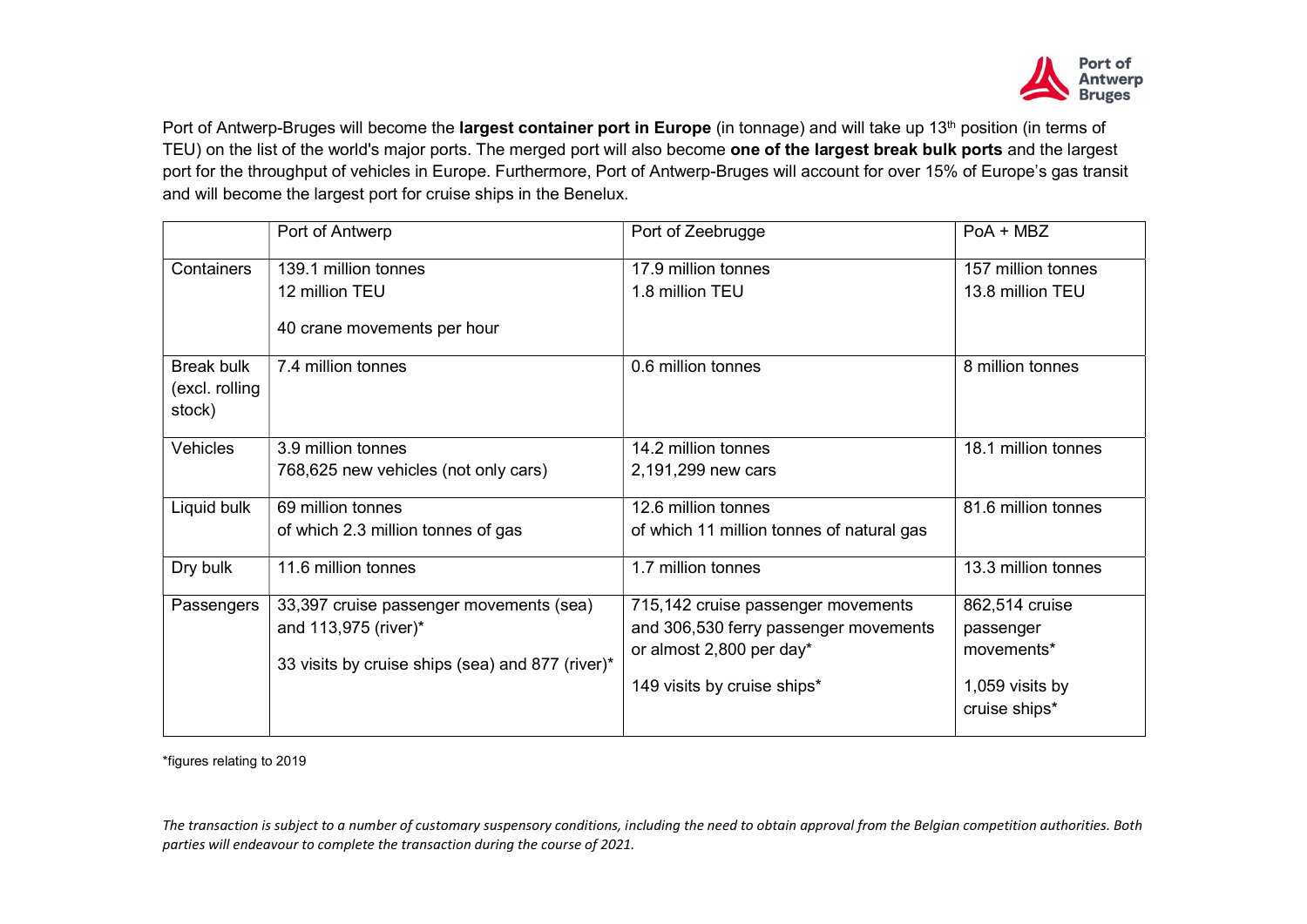

## ... that reconciles economy, people and climate

| Port of Antwerp                           | Port of Zeebrugge                              |
|-------------------------------------------|------------------------------------------------|
| 11,246 ha or 16,600 football fields       | 2,857 ha or 4,220 football fields              |
| 900 companies                             | 400 companies                                  |
| 62,635 direct jobs                        | 10,000 direct jobs                             |
| €18,973,000,000 direct and indirect added | €1,806,000,000 direct and indirect added value |
| value                                     | or $0.4\%$ of GDP                              |
| or $4.1\%$ of GDP                         |                                                |
|                                           |                                                |

Today, the ports of Antwerp and Zeebrugge combine a variety of transportation modes to serve consumers in Belgium and a large number of destinations across Europe. Port of Antwerp-Bruges will work to ensure that freight transport to, from and inside the port areas is organised even more efficiently and sustainably. As such, the transportation of goods by rail between the two sites will be bundled, estuary traffic (by inland navigation craft on the North Sea) will be optimised and pipeline connection using pipelines will also be on the list of priorities.

| Road       | 78 million tonnes*                             | 25.7 million tonnes*                           |
|------------|------------------------------------------------|------------------------------------------------|
|            | 35% of maritime traffic*                       | 56% of maritime traffic*                       |
|            | 358 km of roads within the port area           | 42,7 km of roads within the port area          |
| Rail       | 15.3 million tonnes*                           | 5 million tonnes*                              |
|            | 7% of maritime traffic*                        | 11% of maritime traffic*                       |
|            | 1,047 km of railway track within the port area | 187.3 km of railway track within the port area |
| Inland     | 93.9 million tonnes*                           | 0.1 million tonnes*                            |
| navigation | 42% of maritime traffic*                       | 0.3% of maritime traffic*                      |
|            |                                                |                                                |
| Shortsea   | 110.7 million tonnes                           | 36.2 million tonnes                            |
|            | 47.9% of overall maritime transhipment         | 77% of overall maritime transhipment           |
|            |                                                |                                                |